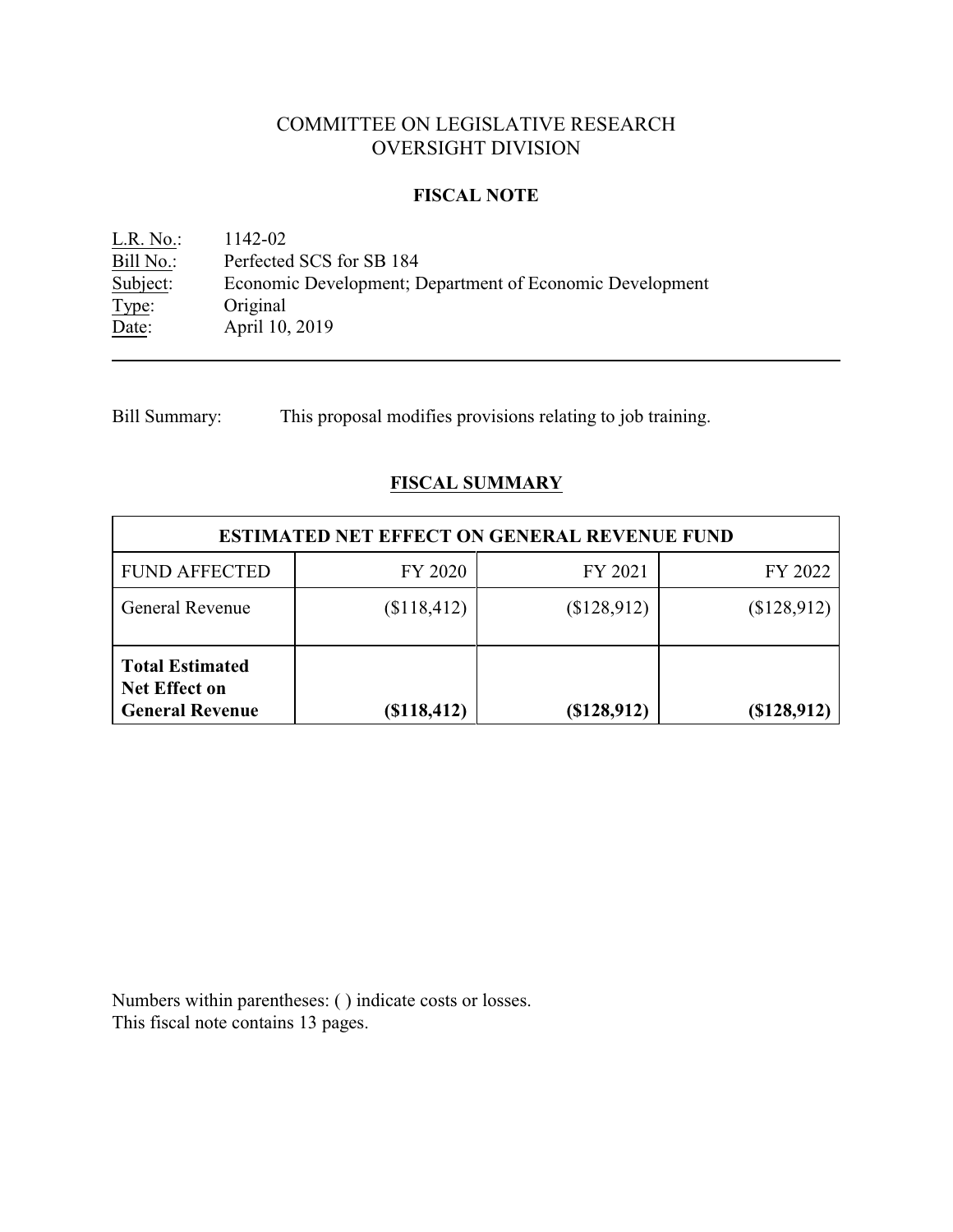| <b>ESTIMATED NET EFFECT ON OTHER STATE FUNDS</b>                                   |                                 |                                 |                                 |  |  |
|------------------------------------------------------------------------------------|---------------------------------|---------------------------------|---------------------------------|--|--|
| <b>FUND AFFECTED</b>                                                               | FY 2020                         | FY 2021                         | FY 2022                         |  |  |
| MO One Start Job<br>Development                                                    | \$52,500                        | \$63,000                        | \$63,000                        |  |  |
| Missouri One Start<br><b>Community College</b><br>New Jobs Training                | \$0                             | \$0                             | \$0                             |  |  |
| Missouri One Start<br><b>Community College</b><br><b>Job Retention</b><br>Training | \$0                             | \$0                             | \$0                             |  |  |
| <b>Community Colleges</b>                                                          | \$1,365,000 to<br>(\$1,365,000) | \$1,365,000 to<br>(\$1,365,000) | \$1,365,000 to<br>(\$1,365,000) |  |  |
| <b>Total Estimated</b><br><b>Net Effect on Other</b><br><b>State Funds</b>         | \$52,500                        | \$63,000                        | \$63,000                        |  |  |

| <b>ESTIMATED NET EFFECT ON FEDERAL FUNDS</b>                               |               |               |               |  |
|----------------------------------------------------------------------------|---------------|---------------|---------------|--|
| <b>FUND AFFECTED</b>                                                       | FY 2020       | FY 2021       | FY 2022       |  |
| Federal Funds*                                                             | $(\$342,489)$ | $(\$342,489)$ | $(\$342,489)$ |  |
|                                                                            |               |               |               |  |
| <b>Total Estimated</b><br><b>Net Effect on All</b><br><b>Federal Funds</b> | $(\$342,489)$ | $(\$342,489)$ | (\$342,489)   |  |

\*Program costs transferred to the MO One Start Program.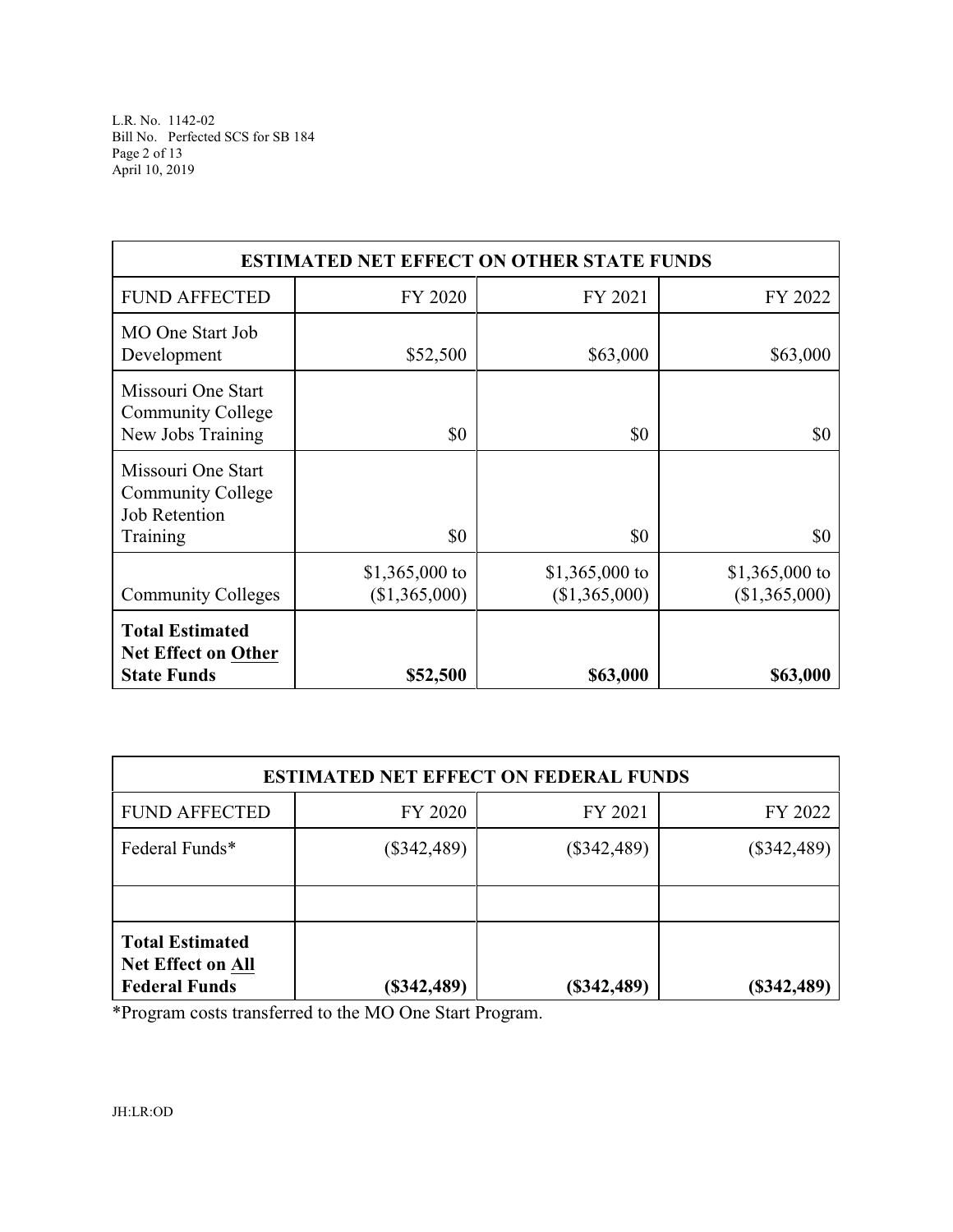L.R. No. 1142-02 Bill No. Perfected SCS for SB 184 Page 3 of 13 April 10, 2019

| <b>ESTIMATED NET EFFECT ON FULL TIME EQUIVALENT (FTE)</b>    |              |         |         |  |  |
|--------------------------------------------------------------|--------------|---------|---------|--|--|
| <b>FUND AFFECTED</b>                                         | FY 2020      | FY 2021 | FY 2022 |  |  |
| General Revenue                                              | 1 FTE        | 1 FTE   | 1 FTE   |  |  |
| Federal DWD                                                  | 3 FTE        | 3 FTE   | 3 FTE   |  |  |
| <b>Total Estimated</b><br><b>Net Effect on</b><br><b>FTE</b> | <b>4 FTE</b> | 4 FTE   |         |  |  |

 $\boxtimes$  Estimated Net Effect (expenditures or reduced revenues) expected to exceed \$100,000 in any of the three fiscal years after implementation of the act.

| <b>ESTIMATED NET EFFECT ON LOCAL FUNDS</b>            |  |  |  |  |  |
|-------------------------------------------------------|--|--|--|--|--|
| FY 2020<br><b>FUND AFFECTED</b><br>FY 2021<br>FY 2022 |  |  |  |  |  |
| \$0<br>\$0<br>\$0<br>Local Government                 |  |  |  |  |  |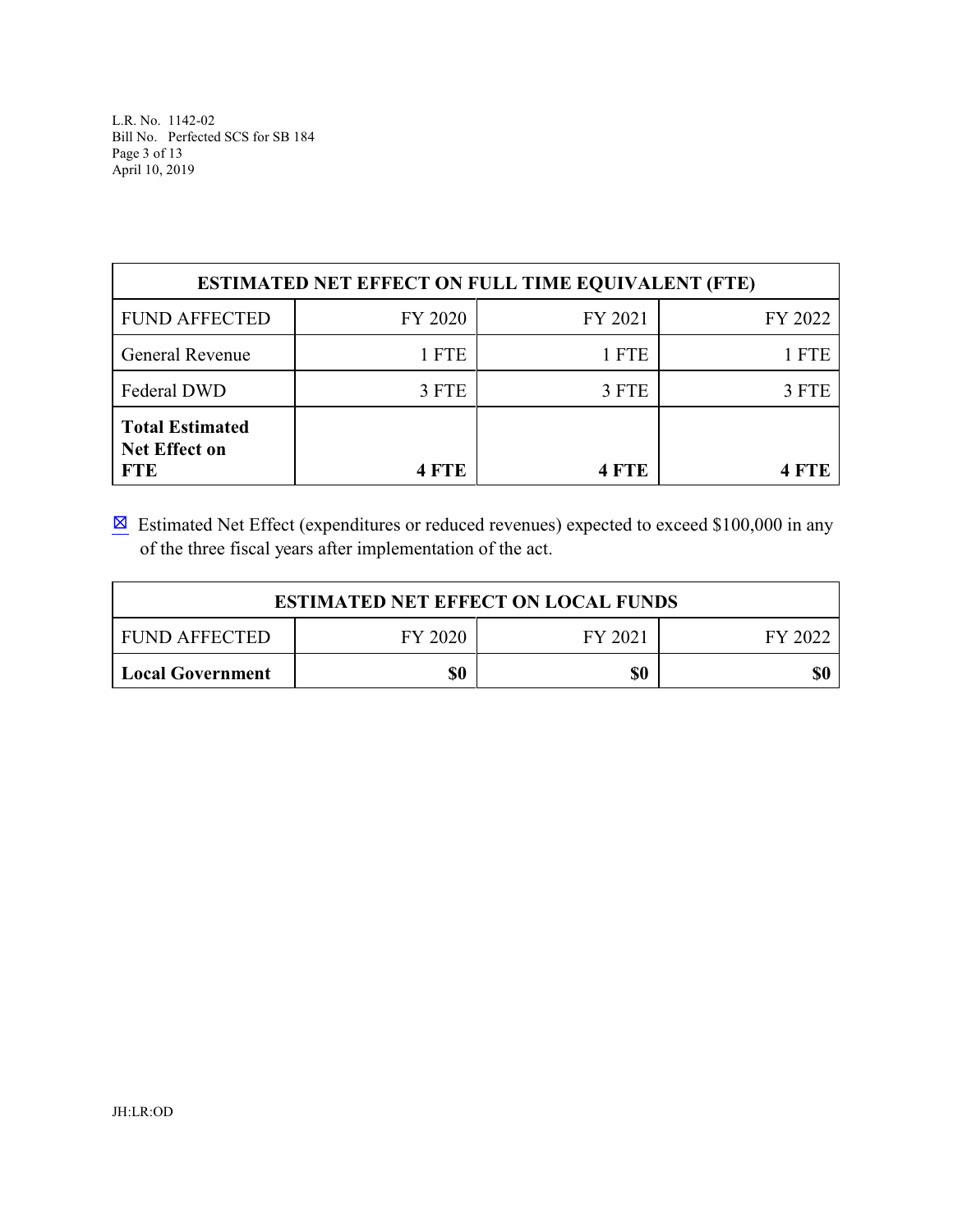L.R. No. 1142-02 Bill No. Perfected SCS for SB 184 Page 4 of 13 April 10, 2019

#### **FISCAL ANALYSIS**

### ASSUMPTION

Officials of the **Office of Administration Division of Budget and Planning** (**B&P**) assume this proposal will not directly impact General Revenue. However, if more projects utilize the training programs, these projects could also apply for other tax credits. If more tax credits are issued, there could be an unknown decrease in General Revenue. Conversely, to the extent this proposal encourages other economic activity, General and Total State Revenue may be impacted, but B&P cannot estimate the induced revenues.

Officials of the **Department of Economic Development** (**DED**) assume this proposal would have no fiscal impact on the Department.

**Oversight** notes this proposal is similar to LR1063-01 HB 469. Oversight received a "no impact" response on December 31, 2018 for this proposal and the same "no impact" response on January 16, 2019 for HB 469. Oversight had additional questions on HB 469 and received a response to those questions on January 28, 2019. This fiscal note uses the same responses for DED as HB 469.

In response to the previous version, and after questioning, **DED** stated that currently, the Missouri Job Development Fund, the New Jobs Training Program, and the Job Retention Training Programs are located in the budget of DED's Division of Workforce Development. These programs are being renamed the Missouri One Start Program and a new unit is being built around these existing programs.

DED assumes this bill uses the 3 existing programs - the Missouri Job Development Fund, the New Jobs Training Program and the Job Retention Training Program - and the changes in this bill therefore do not result in an increase to General Revenue. The Governor's Executive budget calls for an increase in funding for these programs however, this is not a result of or in any way correlated to the changes in this bill. DED assumed the several structural changes in the bill would not result in an increase in General Revenue.

Officials at the **Department of Revenue** (**DOR**) assume there is no fiscal impact from this proposal.

**Oversight** notes that DOR have stated the proposal would not have a direct fiscal impact on their organization. Oversight does not have any information to the contrary. Therefore, Oversight will reflect a zero impact on the fiscal note for this organization.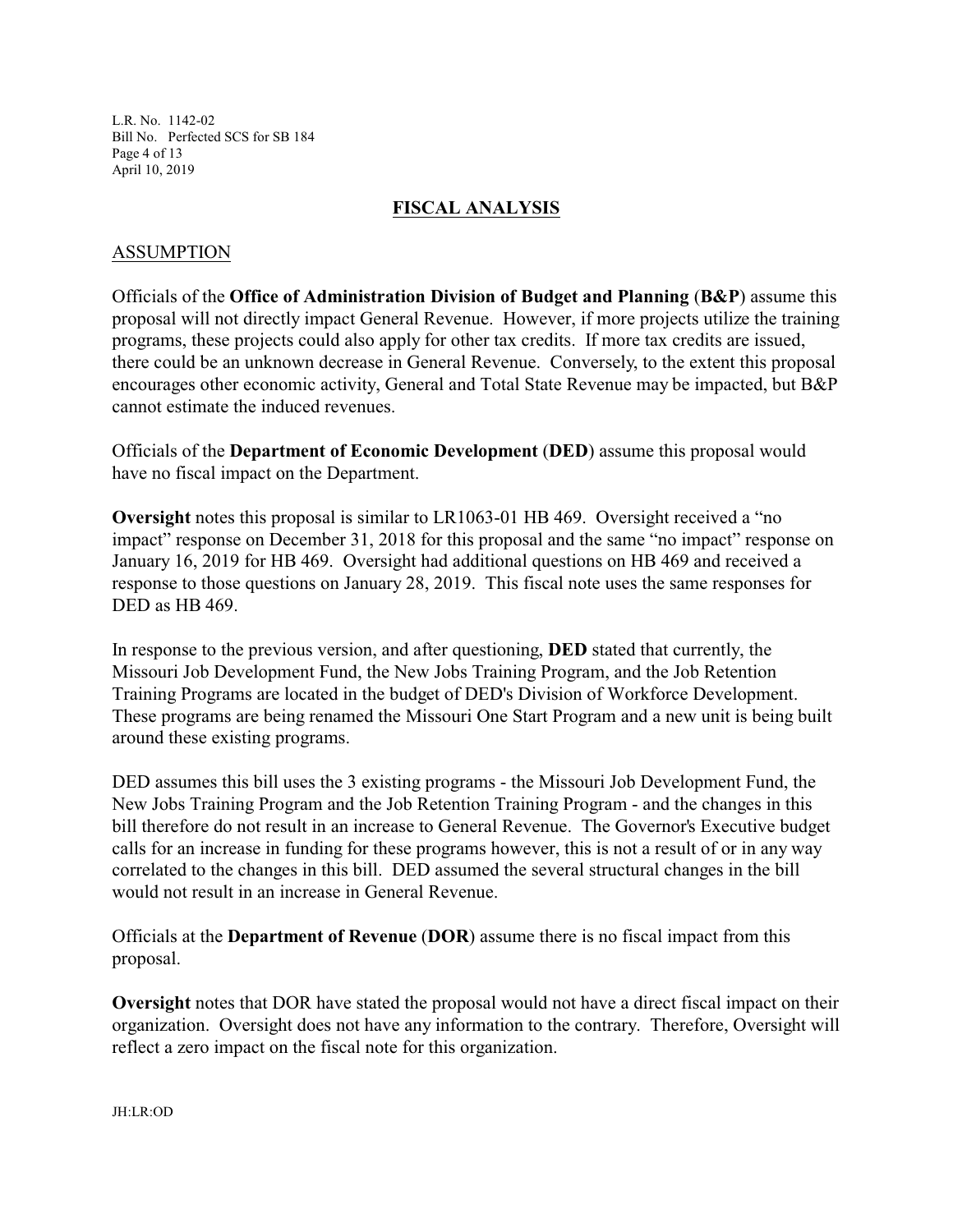L.R. No. 1142-02 Bill No. Perfected SCS for SB 184 Page 5 of 13 April 10, 2019

#### ASSUMPTION (continued)

**Oversight** notes that this proposal is changing the name of the Missouri Works Training Programs to Missouri One Start Program. Additionally, this proposal is changing the name of the Missouri Works Job Development Fund to the Missouri One Start Job Development Fund. Oversight assumes there is a net zero impact from the name changes.

In response to the previous version, and after questioning, **DED** stated this proposal changes the 15% administrative fee for community colleges to a performance-based measure; however the bill does not call for a change in the total amount that would be spent on administration of the program. DED stated these funds are limited to the core budget appropriation as well, included in HB 7 and in no way changed by this bill.

**Oversight** notes in §620.800(27)(f) this proposal changes from 15% for administrative expenses to a "reasonable amount determined by the Department." Oversight notes the Missouri Works New Jobs Training Program spent \$5.6 million in FY 2018 from the Community College New Jobs Training Fund (0563) and the Missouri Works Retained Jobs Training Program spent \$3.5 million in FY 2018 from the Community College Job Retention Training Fund (0717). Under current law \$1,365,000 (15%) could have been spent for administrative expenses of community colleges. DED assumes that by using a performance-based system, they could reduce the administrative expenses and reinvest that savings into other companies. Oversight notes DED could raise or lower the rate and assumes the rate will not exceed 30%, therefore, Oversight will show this as a (\$1,365,000) to \$1,365,000 for community colleges.

**Oversight** notes that §620.806.3 requires petition review and contracts with community colleges in lieu of the guaranteed 15% payment. Oversight assumes that existing and reallocated staff will be able to handle these additional duties.

In response to the previous version, and after questioning, **DED** noted this proposal removes the limit on how much can be spent to market the program; however, this proposal does not call for additional funds for this purpose. These funds would be spent out of the program's core budget, which is included in HB 7 and in no way changed by this bill.

**Oversight** notes this proposal, in §620.803, removes the limit of \$50,000 to contract with external entities for advertising, marketing and promoting this program. DED stated they have not used funding for external contracting for marketing but will need to do so if Missouri One Start can compete with other states to effectively market regionally and nationally. Oversight notes that any funding used for marketing would be an increase in administrative costs to the program. Oversight assumes \$50,001 - \$250,000 will be spent for external marketing.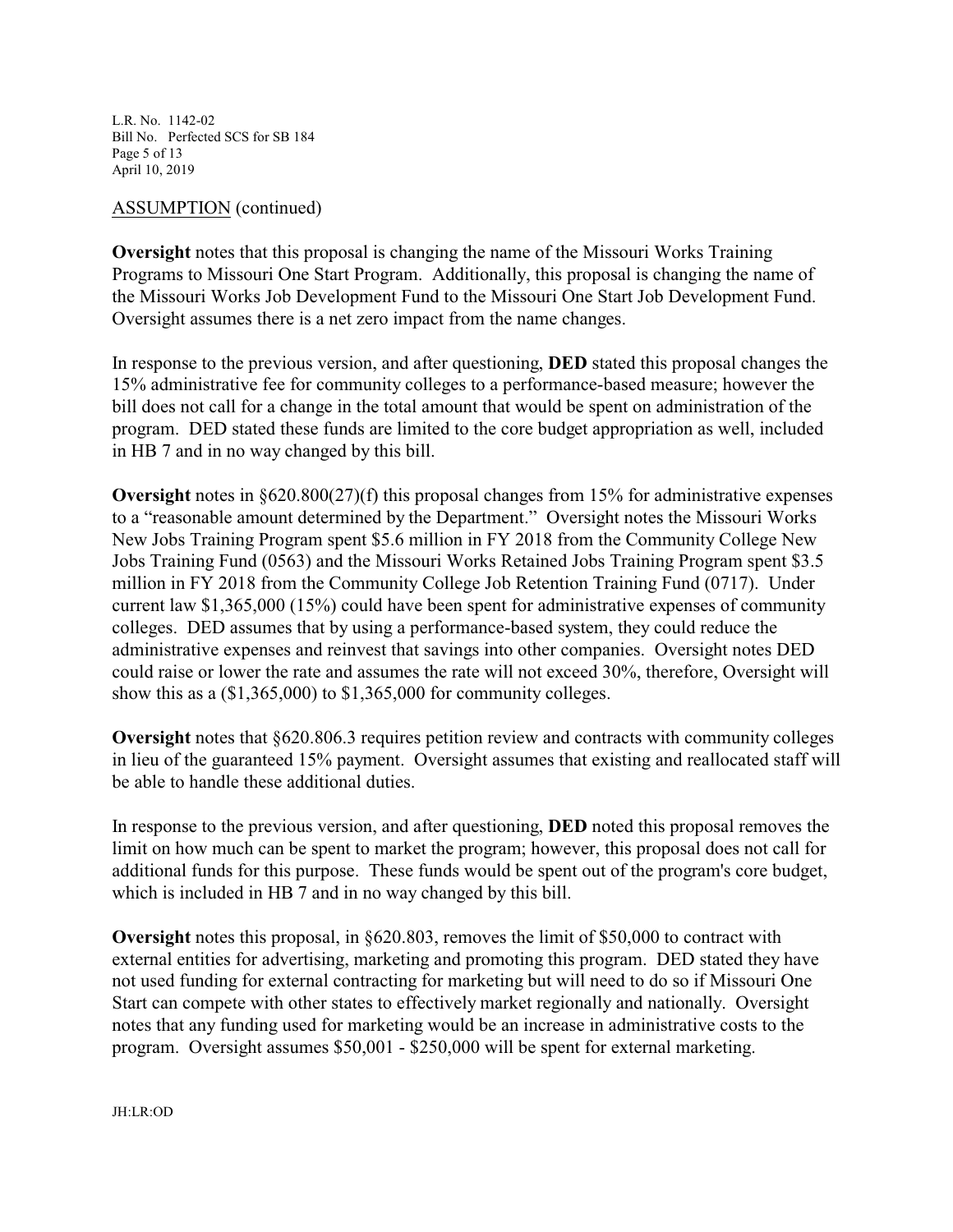L.R. No. 1142-02 Bill No. Perfected SCS for SB 184 Page 6 of 13 April 10, 2019

#### ASSUMPTION (continued)

In response to the previous version, and after questioning, **DED** noted this proposal adds the ability to add interest if determined to be needed for clawback repayments. Over the last 5 years, \$562,520 has been collected in clawback repayments. Of that amount, \$344,967 was collected from New Jobs withholding repayments and the funds were returned to General Revenue DOR's withholding unit. The remaining \$217,553 was collected from Missouri Job Development Fund Projects, and deposited into the Missouri Job Development Fund (0600). This interest would be paid to the state, and would not result in a negative fiscal impact to the state.

**Oversight** notes this proposal in §620.803.8 allows DED to recapture all benefits awarded under the MO One Start Program. DED stated all three existing programs have Clawback provisions which pertain to them - Missouri Job Development Fund is a grant program and New Jobs Training/Job Retention Training Programs use the diversion of withholding credits. There have been occasions in the past when DED recovered funds. The new language strengthens the Clawback provision to include the ability to add interest if necessary when repayment is required. Repayment would be in play if the company didn't create/maintain the jobs and/or moved the jobs out of state. Oversight assumes a 5% interest rate pursuant to DOR's interest rate and estimates an increase in interest revenue for each fund and notes that \$5,625 (\$562,620 x 5% / 5 years) annually could have been recouped previously. Oversight notes that any money that is Clawbacked from the New & Retained Jobs Funds is withholding tax money and would be forwarded to DOR to be deposited with all other withholding funds. Any interest recovered from the withholding tax would be forwarded to General Revenue. Any funds from the Job Development program would be deposited into the Job Development program and any interest from that program would be also deposited into the fund.

Officials of the **Office of the State Treasurer** (**STO**) assume this proposal is taking interest earnings from General Revenue and placing them with the renamed Missouri One Start Job Development Fund (0600). Currently, earnings on this fund are posted to General Revenue. Estimated costs to General Revenue are:

| FY 2020 | \$52,500 |
|---------|----------|
| FY 2021 | \$63,000 |
| FY 2022 | \$63,000 |

**Oversight** will show the loss to General Revenue and gain to the Missouri One Start Job Development Fund of the interest estimated by the STO.

In response to the previous version, and after questioning, **DED** noted there are currently 8 staff assigned to the 3 programs that will form Missouri One Start. In addition, 4 staff from the Division of Workforce Development Administration currently provide some support to these

JH:LR:OD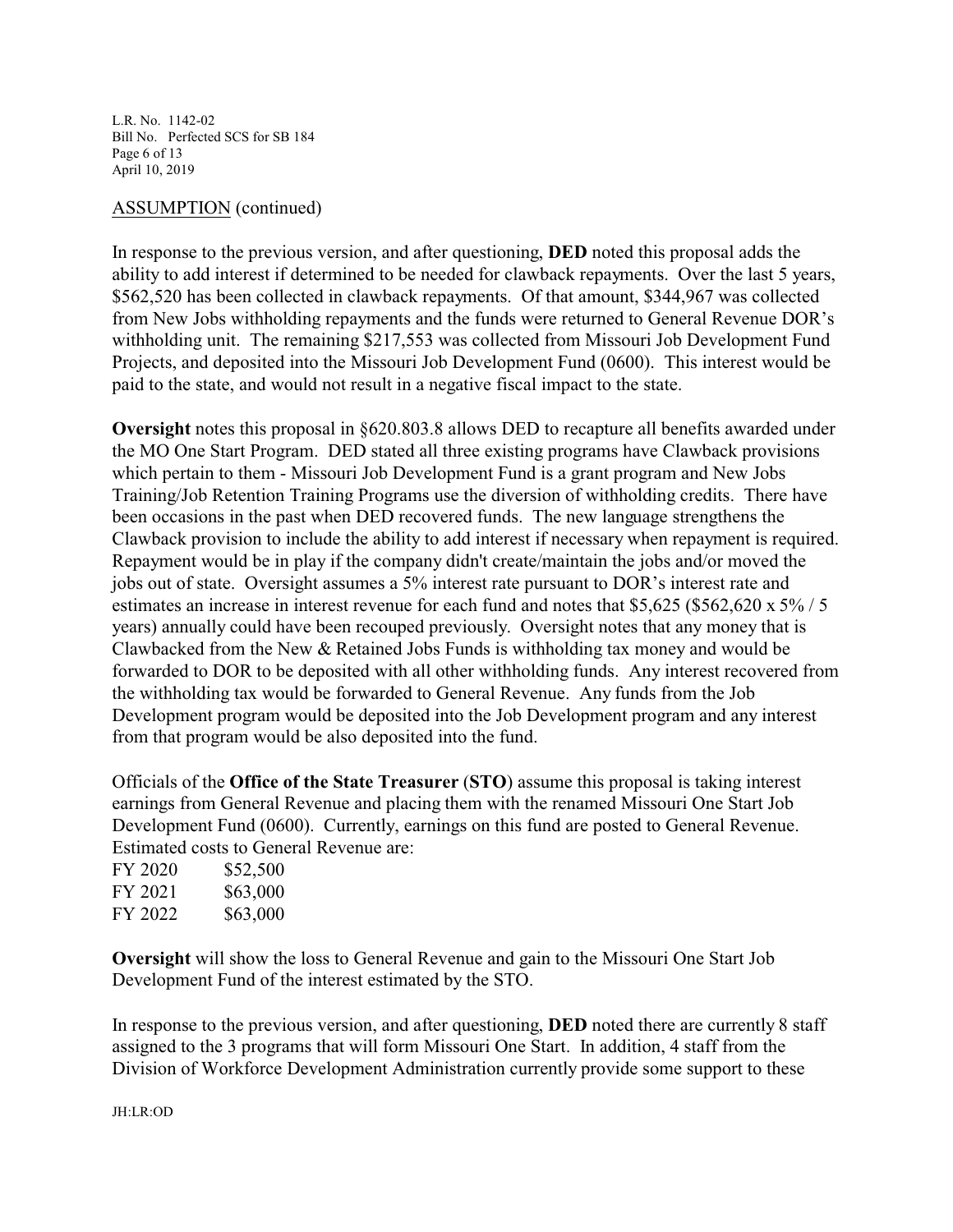L.R. No. 1142-02 Bill No. Perfected SCS for SB 184 Page 7 of 13 April 10, 2019

#### ASSUMPTION (continued)

three programs, and will be reassigned organizationally. These positions are and will continue to be funded out of federal workforce development funds. Their positions will not be back-filled at the Division of Workforce Development, resulting in no net change in General Revenue. Funding for these FTEs is included in HB 7, and in no way changed by this bill.

**Oversight** notes that DED states the transfer of 4 FTE would not have a fiscal impact; however, there could be an increase. The Executive Budget for FY 2020 proposes moving the current 8 FTE to the MO One Start Program and additionally moving 1 FTE from General Revenue and 3 from Federal Funds to the MO One Start Program. Oversight assumes these 4 positions were no longer needed due to policy decisions that are external to the provisions of this bill. Oversight will show the transfer of the 4 new employees (salary, fringe and equipment) to the program in the fiscal note.

**Oversight** notes that §620.809(4) allows employees in retained jobs with a company to train with the potential employees that will be filling the new jobs. Oversight is unable to determine if this would result in a decrease in the number of training programs that could be funded.

Officials at the **Joint Committee on Administrative Rules** (**JCAR**) assume this proposal is not anticipated to cause a fiscal impact beyond current appropriations.

**Oversight** assumes JCAR will be able to administer any rules resulting from this proposal with existing resources.

Officials from the **Office of the Secretary of State (SOS)** assume many bills considered by the General Assembly include provisions allowing or requiring agencies to submit rules and regulations to implement the act. The SOS is provided with core funding to handle a certain amount of normal activity resulting from each year's legislative session. The fiscal impact for this fiscal note to the SOS for Administrative Rules is less than \$5,000. The SOS recognizes that this is a small amount and does not expect that additional funding would be required to meet these costs. However, the SOS also recognizes that many such bills may be passed by the General Assembly in a given year and that collectively the costs may be in excess of what the office can sustain with the core budget. Therefore, the SOS reserves the right to request funding for the cost of supporting administrative rules requirements should the need arise based on a review of the finally approved bills signed by the governor.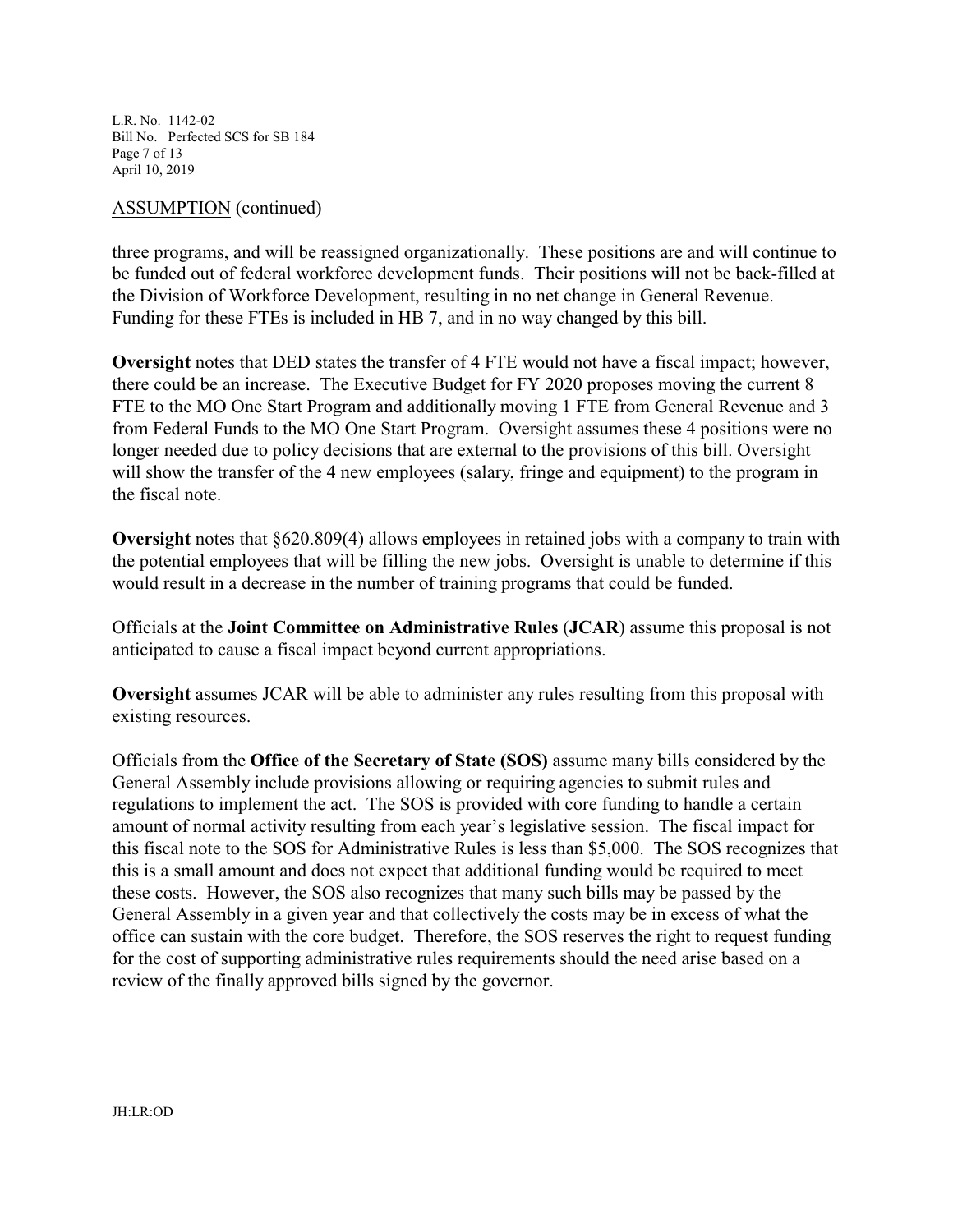L.R. No. 1142-02 Bill No. Perfected SCS for SB 184 Page 8 of 13 April 10, 2019

#### ASSUMPTION (continued)

**Oversight** assumes the SOS could absorb the costs of printing and distributing regulations related to this proposal. If multiple bills pass which require the printing and distribution of regulations at substantial costs, the SOS could require additional resources.

**Oversight** only reflects the responses that we have received from state agencies and political subdivisions; however, other community colleges were requested to respond to this proposed legislation but did not. For a general listing of political subdivisions included in our database, please refer to www.legislativeoversight.mo.gov.

| FISCAL IMPACT - State Government                                                                                   | FY 2020<br>$(10 \text{ Mo.})$   | FY 2021                         | FY 2022                         |
|--------------------------------------------------------------------------------------------------------------------|---------------------------------|---------------------------------|---------------------------------|
| <b>GENERAL REVENUE</b>                                                                                             |                                 |                                 |                                 |
| Loss - STO §620.806- Fund investment<br>interest now retained by the MO One<br><b>Start Job Development Fund</b>   | $(\$52,500)$                    | $(\$63,000)$                    | $(\$63,000)$                    |
| Transfer In - DED §620.803.8 - clawback<br>money with interest from MO One Start<br>CC New Jobs Training Fund      | \$0 to Could<br>exceed \$5,625  | \$0 to Could<br>exceed $$5,625$ | \$0 to Could<br>exceed $$5,625$ |
| Transfer In - DED §620.803.8 - clawback<br>money with interest from MO One Start<br>CC Retained Jobs Training Fund | \$0 to Could<br>exceed $$5,625$ | \$0 to Could<br>exceed $$5,625$ | \$0 to Could<br>exceed $$5,625$ |
| Cost - DED §620.800 one FTE MO One<br>Start Division (1 FTE)                                                       | $(\$65,912)$                    | $(\$65,912)$                    | $(\$65,912)$                    |
| <b>ESTIMATED NET EFFECT ON</b><br><b>GENERAL REVENUE</b>                                                           | <u>(\$118,412)</u>              | <u>(\$128,912)</u>              | <u>(\$128,912)</u>              |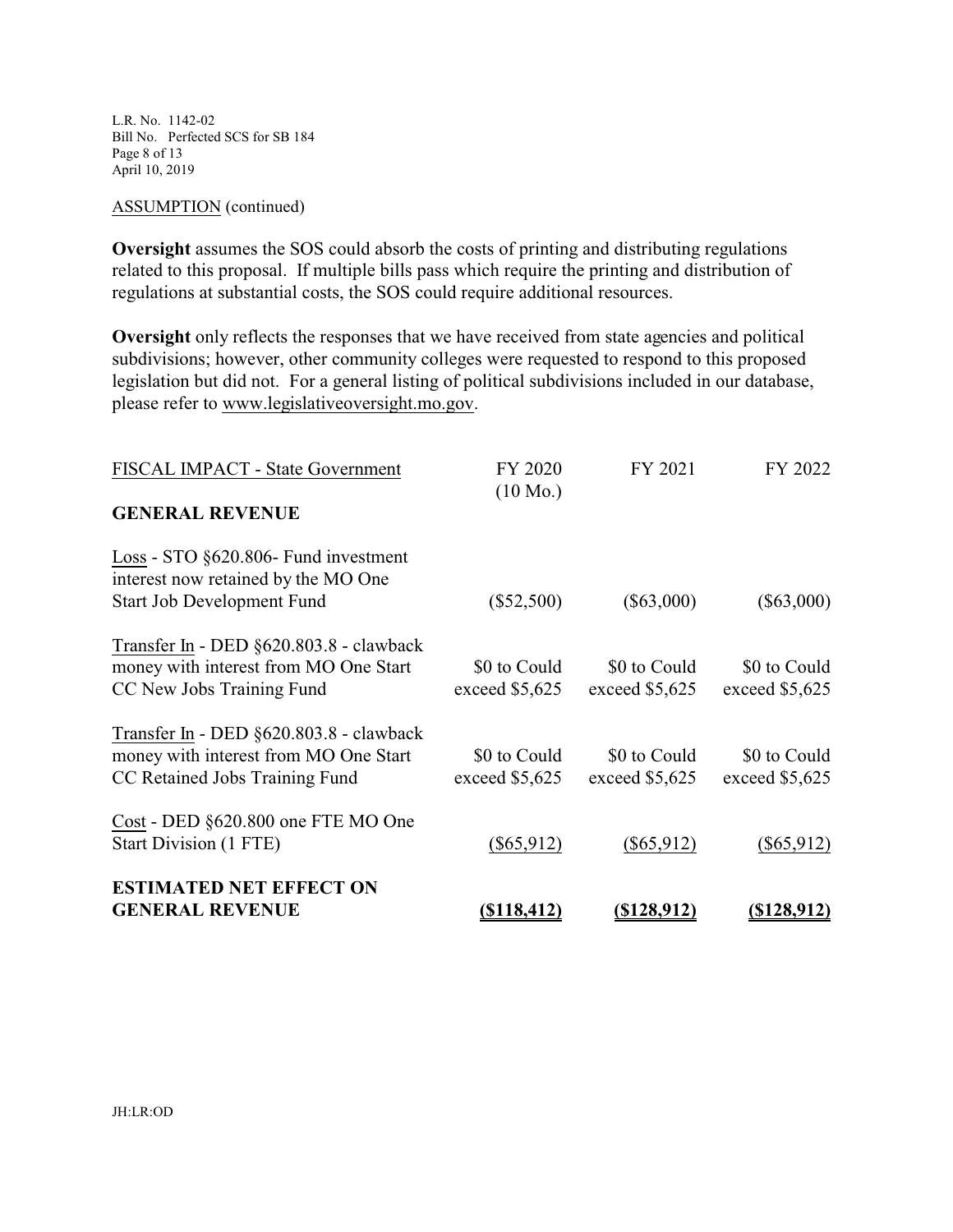L.R. No. 1142-02 Bill No. Perfected SCS for SB 184 Page 9 of 13 April 10, 2019

| <b>MISSOURI ONE START JOB</b><br><b>DEVELOPMENT FUND</b> | \$52,500                      | \$63,000       | \$63,000     |
|----------------------------------------------------------|-------------------------------|----------------|--------------|
| <b>ESTIMATED NET EFFECT ON</b>                           |                               |                |              |
| administrative costs                                     | \$250,000)                    | \$250,000      | \$250,000    |
| 620.803.5 marketing contract increased                   | $(\$50,001$ to                | $(\$50,001$ to | (\$50,001 to |
| Program Distribution Decrease - DED                      |                               |                |              |
| marketing contracts can cost                             | \$250,000                     | \$250,000      | \$250,000    |
| $§620.803.5$ - removal of cap on what                    | \$50,001 to                   | \$50,001 to    | \$50,001 to  |
| Administrative Increase - DED                            |                               |                |              |
| investment interest retained by the Fund                 | \$52,500                      | \$63,000       | \$63,000     |
| Revenue - STO §620.806- Fund                             |                               |                |              |
| <b>MISSOURI ONE START JOB</b><br><b>DEVELOPMENT FUND</b> |                               |                |              |
|                                                          |                               |                |              |
| FISCAL IMPACT - State Government<br>(continued)          | FY 2020<br>$(10 \text{ Mo.})$ | FY 2021        | FY 2022      |
|                                                          |                               |                |              |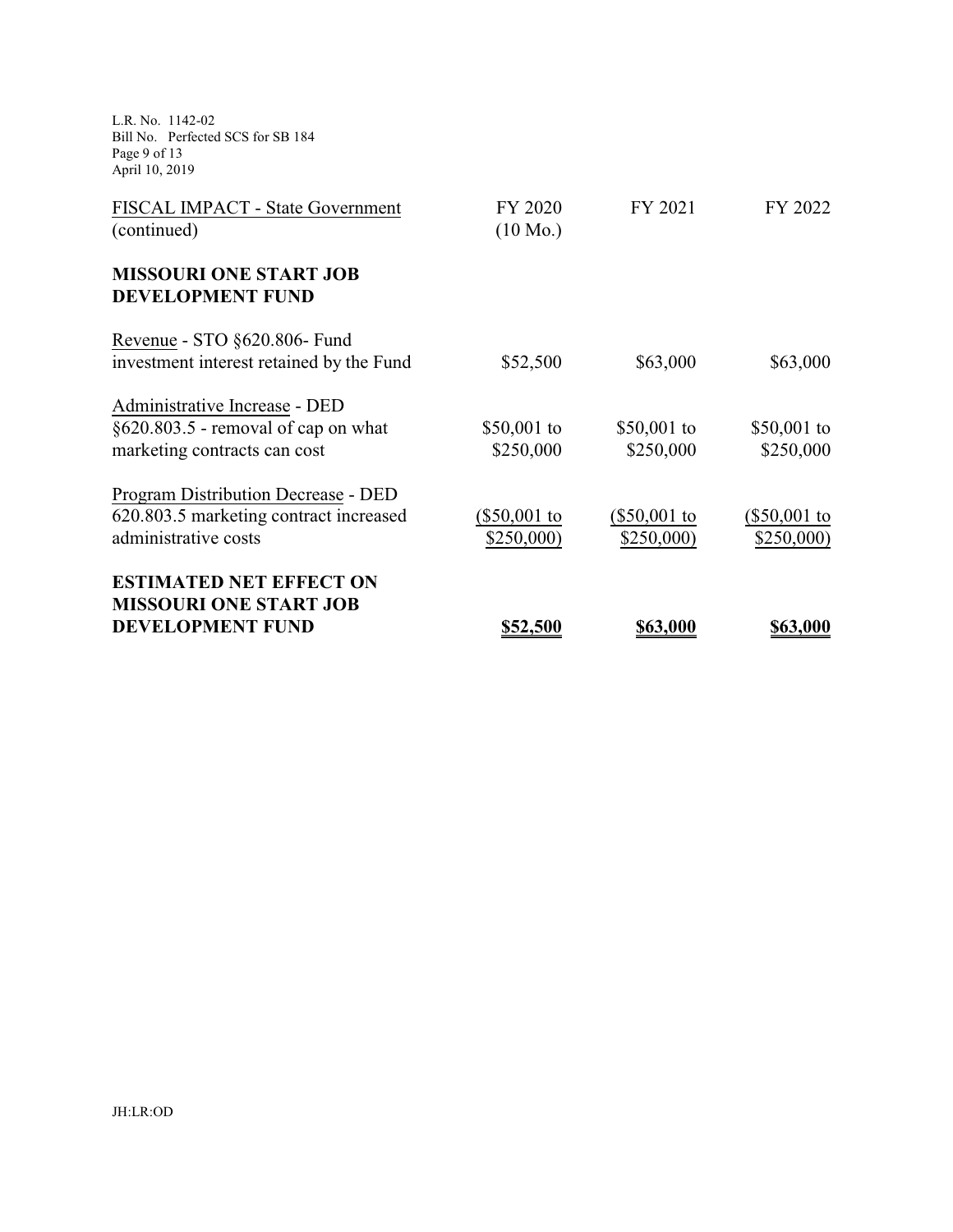L.R. No. 1142-02 Bill No. Perfected SCS for SB 184 Page 10 of 13 April 10, 2019

| <b>ESTIMATED NET EFFECT ON</b><br><b>MISSOURI ONE START</b><br><b>COMMUNITY COLLEGE JOB</b><br><b>RETENTION TRAINING FUND</b>      | <u>\$0</u>                       | <u>\$0</u>                       | <u>\$0</u>                         |
|------------------------------------------------------------------------------------------------------------------------------------|----------------------------------|----------------------------------|------------------------------------|
| Transfer Out - DED §620.803.8 -<br>clawback money with interest is<br>withholding taxes and forwarded to<br>General Revenue        | \$0 to (Could<br>exceed $$5,625$ | \$0 to (Could<br>exceed $$5,625$ | \$0 to (Could<br>exceed $$5,625$   |
| Revenue - DED §620.803.8 - clawback<br>money with interest payments                                                                | \$0 to Could<br>exceed \$5,625   | \$0 to Could<br>exceed \$5,625   | \$0 to Could<br>exceed \$5,625     |
| <b>MISSOURI ONE START</b><br><b>COMMUNITY COLLEGE JOB</b><br><b>RETENTION TRAINING FUND</b>                                        |                                  |                                  |                                    |
| <b>ESTIMATED NET EFFECT ON</b><br><b>MISSOURI ONE START</b><br><b>COMMUNITY COLLEGE NEW</b><br><b>JOBS TRAINING FUND</b>           | <u>\$0</u>                       | <u>\$0</u>                       | <u>\$0</u>                         |
| Transfer Out - DED §620.803.8 -<br>clawback money with interest is<br>withholding taxes and forwarded to<br><b>General Revenue</b> | \$0 to (Could<br>exceed \$5,625) | \$0 to (Could<br>exceed \$5,625) | \$0 to (Could<br>exceed $$5,625$ ) |
| Revenue - DED §620.803.8 - clawback<br>money with interest payments                                                                | \$0 to Could<br>exceed \$5,625   | \$0 to Could<br>exceed \$5,625   | \$0 to Could<br>exceed \$5,625     |
| <b>MISSOURI ONE START</b><br><b>COMMUNITY COLLEGE NEW</b><br><b>JOBS TRAINING FUND</b>                                             |                                  |                                  |                                    |
| FISCAL IMPACT - State Government<br>(continued)                                                                                    | FY 2020<br>$(10 \text{ Mo.})$    | FY 2021                          | FY 2022                            |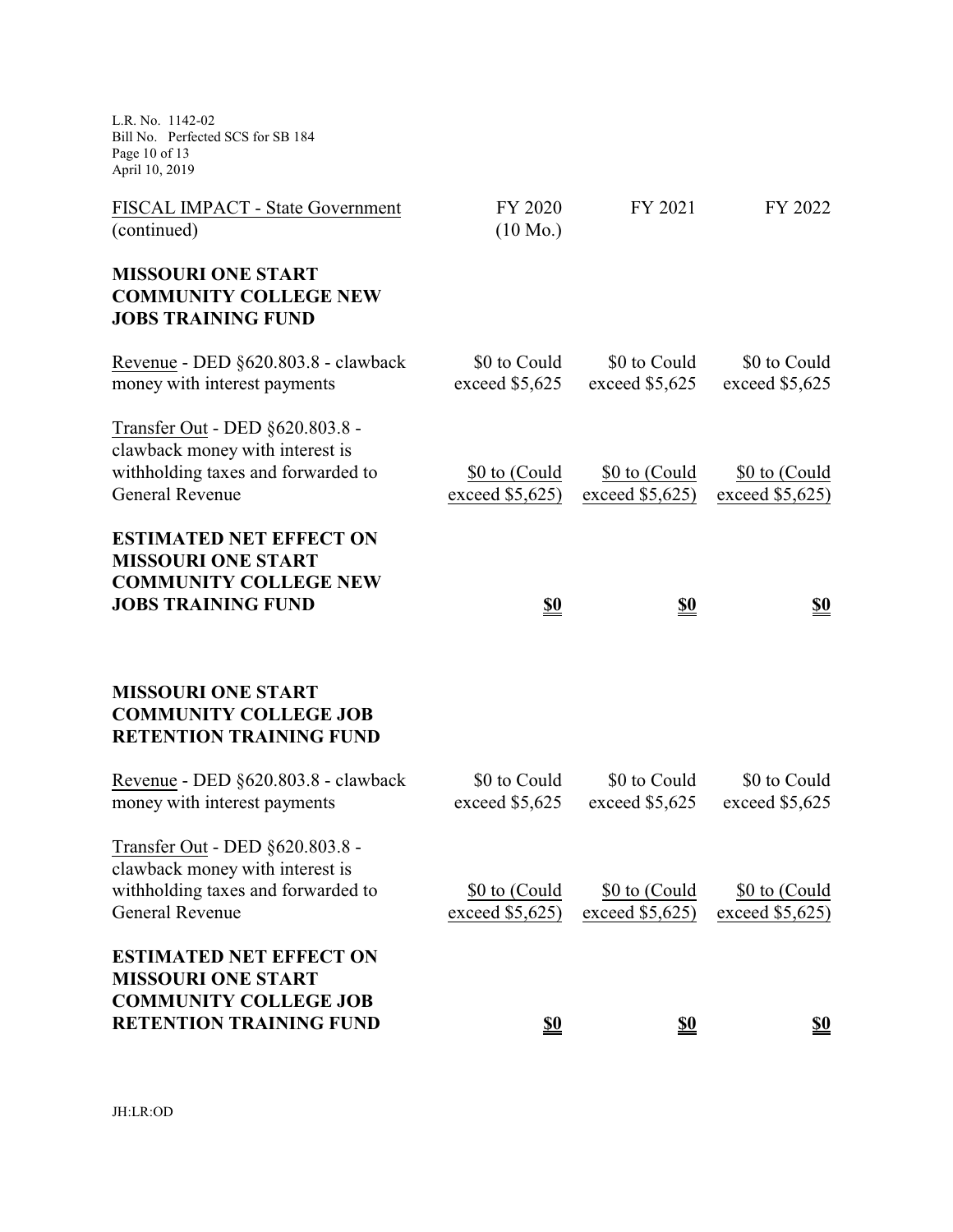L.R. No. 1142-02 Bill No. Perfected SCS for SB 184 Page 11 of 13 April 10, 2019

| FISCAL IMPACT - State Government<br>(continued)                                              | FY 2020<br>$(10 \text{ Mo.})$          | FY 2021                            | FY 2022                         |
|----------------------------------------------------------------------------------------------|----------------------------------------|------------------------------------|---------------------------------|
| <b>FEDERAL FUNDS</b>                                                                         |                                        |                                    |                                 |
| Cost - DED §620.800 three FTE to MO<br>One Start Division (3 FTE)                            | $(\$342,489)$                          | $(\$342,489)$                      | $(\$342,489)$                   |
| <b>ESTIMATED NET EFFECT ON</b><br><b>FEDERAL FUNDS</b>                                       | <u>(\$342,489)</u>                     | <u>(\$342,489)</u>                 | $($ \$342,489)                  |
| <b>COMMUNITY COLLEGES</b>                                                                    |                                        |                                    |                                 |
| Administrative Change - §620.800(27)<br>removal of the 15% cap on administrative<br>expenses | \$1,365,000 to<br>(\$1,365,000)        | $$1,365,000$ to<br>(\$1,365,000)   | \$1,365,000 to<br>(\$1,365,000) |
| <b>ESTIMATED NET EFFECT ON</b><br><b>COMMUNITY COLLEGES</b>                                  | \$1,365,000 to<br><u>(\$1,365,000)</u> | \$1,365,000 to<br>$($ \$1,365,000) | \$1,365,000 to<br>(\$1,365,000) |
| FISCAL IMPACT - Local Government                                                             | FY 2020<br>$(10 \text{ Mo.})$          | FY 2021                            | FY 2022                         |
|                                                                                              | <u>\$0</u>                             | <u>\$0</u>                         | <u>\$0</u>                      |

# FISCAL IMPACT - Small Business

No direct fiscal impact to small businesses would be expected as a result of this proposal.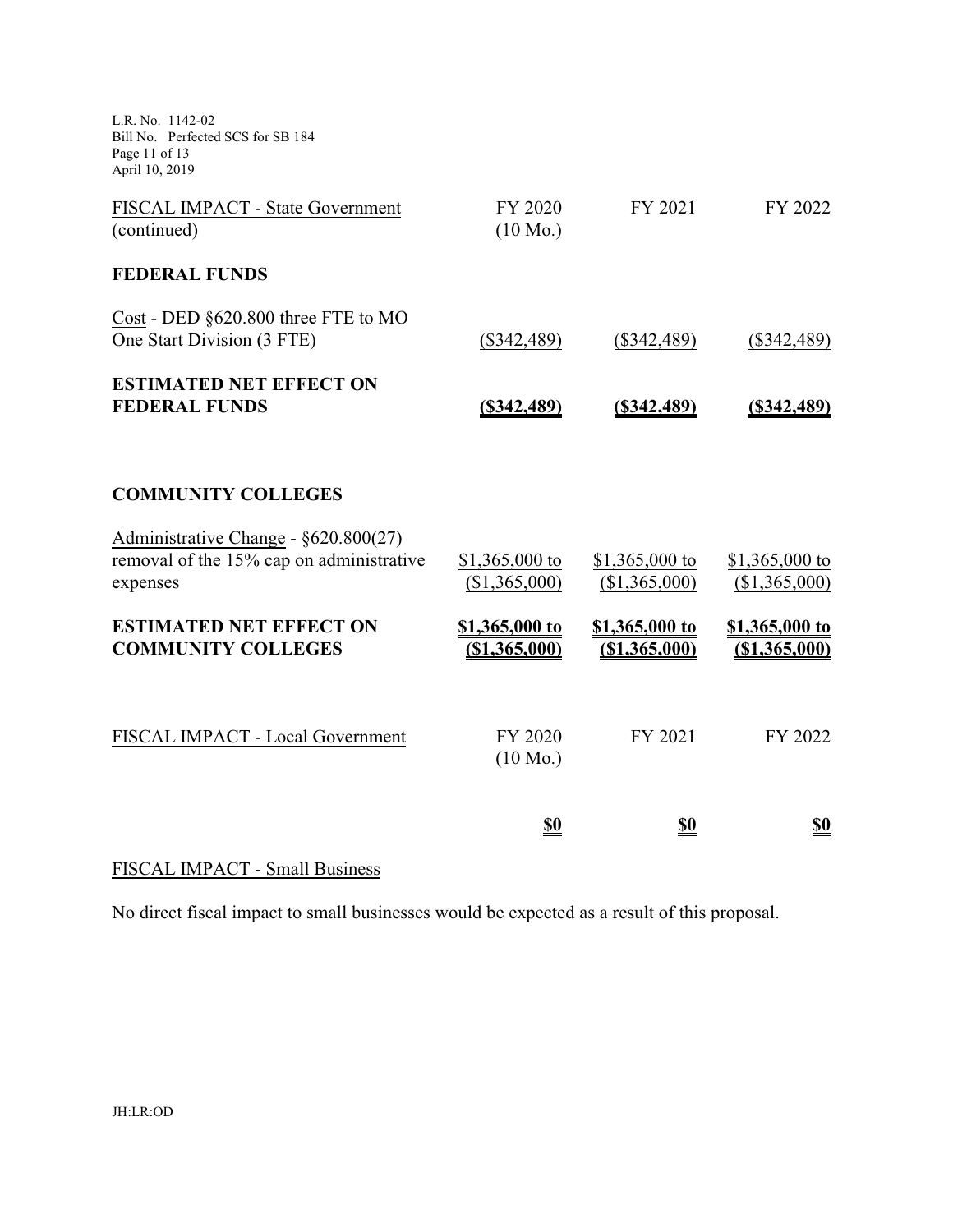L.R. No. 1142-02 Bill No. Perfected SCS for SB 184 Page 12 of 13 April 10, 2019

#### FISCAL DESCRIPTION

This act modifies several provisions relating to the Missouri Works Training Program.

This act renames the program the Missouri One Start Program. Current law allows administrative expenses equal to fifteen percent of total training costs. This act limits such expenses to a reasonable amount determined by the Department of Economic Development. In promulgating rules and regulations governing the Missouri One Start Training Program, this act requires the Department to consider such factors as the potential number of new jobs to be created, the amount of new capital investment in new facilities and equipment, the significance of state benefits to the qualified company's decision to locate or expand in Missouri, the economic need of the affected community, and the importance of the qualified company to the economic development of the state.

This act allows the Department to require a qualified business to repay all benefits if such business fails to maintain the new or retained jobs within five years of approval of benefits or if such business leaves the state within five years of approval of benefits.

This act allows the Department to contract with other entities, including businesses, industries, other state agencies, and political subdivisions of the state for the purpose of implementing a training project under the program.

Upon appropriation of funds to the Missouri One Start Job Development Fund, this act allows a local education agency to petition the Department to utilize the Fund to create or improve training facilities, equipment, staff, expertise, programming, and administration. The Department may award moneys from the Fund for reimbursement of training project costs and services as it deems necessary.

This act gives the Department the discretion to determine the appropriate amount of funds to allocate to a training project from the Missouri One Start Community College New Jobs and Retained Jobs Training funds.

Any agreement or obligation entered into by the Department that was made under the provisions of the Missouri Works Training Program prior to the effective date of this act shall remain in effect according to the provisions of such agreement or obligation.

This legislation is not federally mandated, would not duplicate any other program and would not require additional capital improvements or rental space.